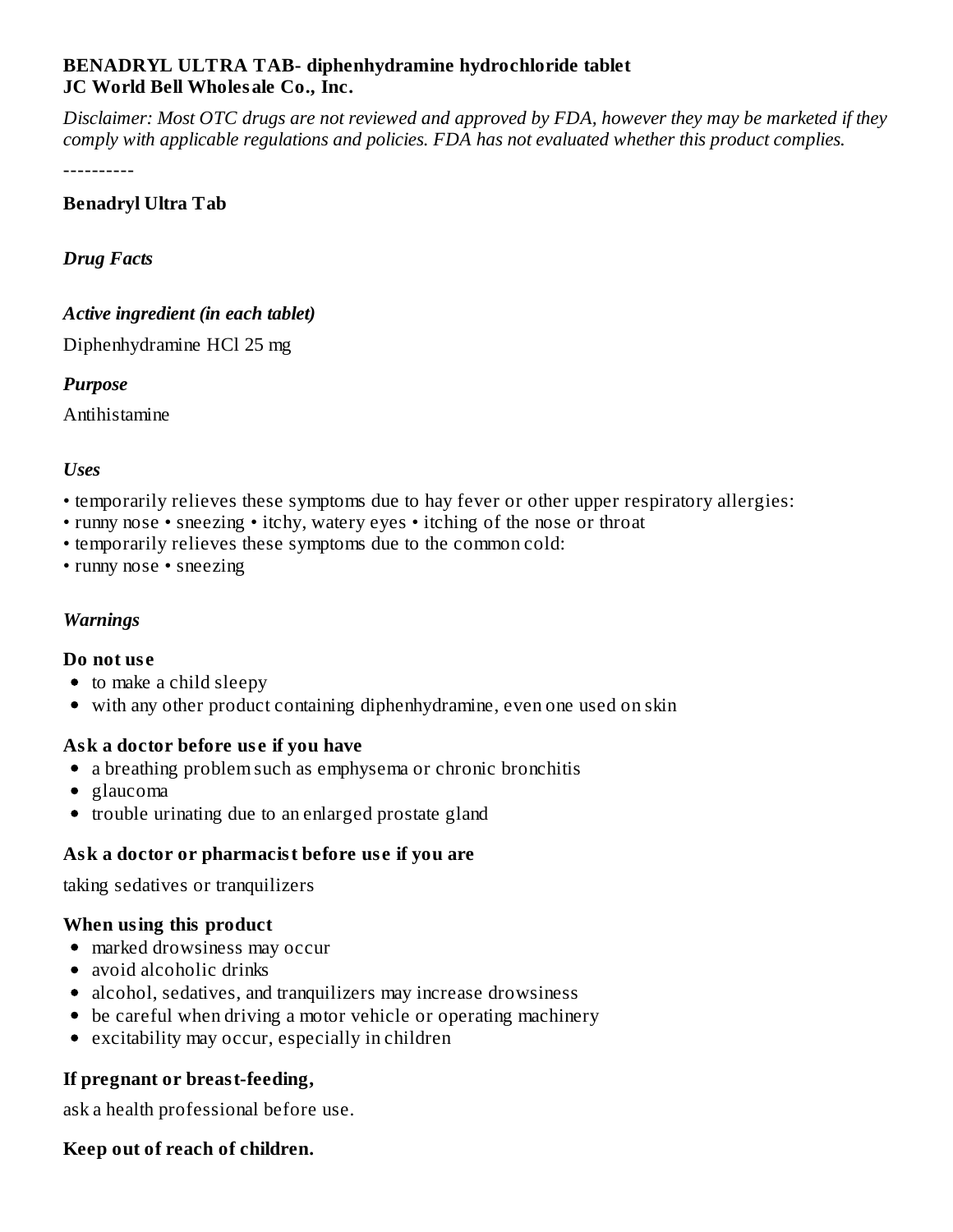In case of overdose, get medical help or contact a Poison Control Center right away. (1-800-222-1222)

#### *Directions*

- take every 4 to 6 hours, or as directed by a doctor
- do not take more than 6 times in 24 hours  $\bullet$

| adults and children 12 years and over | 1 to 2 tablets |
|---------------------------------------|----------------|
| children 6 to under 12 years          | 1 tablet       |
| children under 6 years                | do not use     |

#### *Other information*

- each tablet contains: calcium 15 mg
- store between 20-25°C (68-77°F). Protect from light.  $\bullet$
- do not use if pouch is torn or damaged  $\bullet$

#### *Inactive ingredients*

carnauba wax, croscarmellose sodium, D&C red no. 27 aluminum lake, dibasic calcium phosphate, hypromellose, magnesium stearate, microcrystalline cellulose, polyethylene glycol, polysorbate 80, titanium dioxide

#### *Questions or comments?*

call 1-877-717-2824 (toll-free) or 215-273-8755 (collect)

### **Package Labeling:**

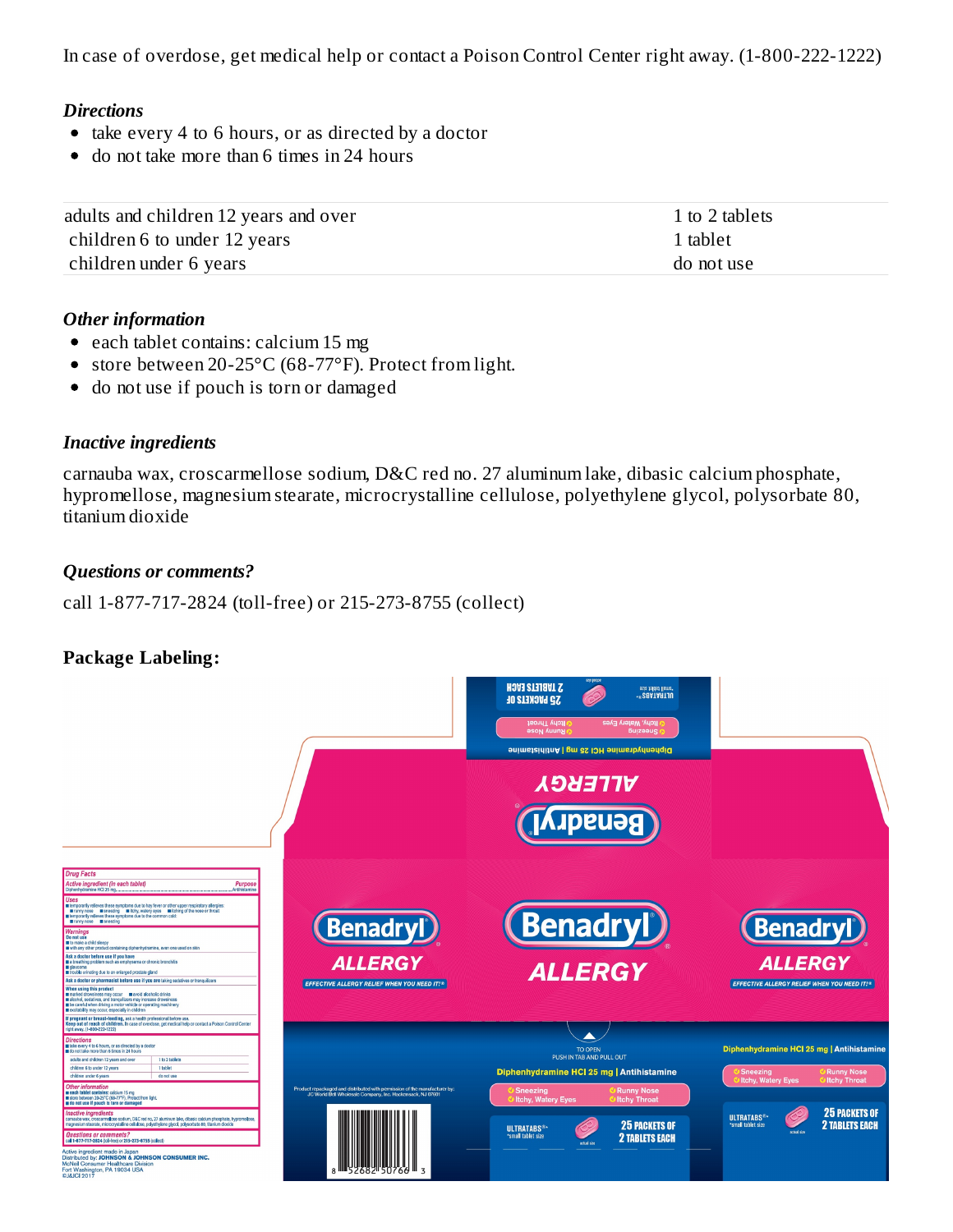# **BENADRYL ULTRA TAB**

diphenhydramine hydrochloride tablet

| aphemy aramme ny aro emoriae taolet                    |                                                                       |                                                           |                    |                                            |                           |                           |  |  |
|--------------------------------------------------------|-----------------------------------------------------------------------|-----------------------------------------------------------|--------------------|--------------------------------------------|---------------------------|---------------------------|--|--|
| <b>Product Information</b>                             |                                                                       |                                                           |                    |                                            |                           |                           |  |  |
| Product Type                                           | HUMAN OTC DRUG                                                        |                                                           | Item Code (Source) |                                            |                           | NDC:50269-226             |  |  |
| <b>Route of Administration</b>                         | ORAL                                                                  |                                                           |                    |                                            |                           |                           |  |  |
|                                                        |                                                                       |                                                           |                    |                                            |                           |                           |  |  |
|                                                        |                                                                       |                                                           |                    |                                            |                           |                           |  |  |
| <b>Active Ingredient/Active Moiety</b>                 |                                                                       |                                                           |                    |                                            |                           |                           |  |  |
| <b>Ingredient Name</b>                                 |                                                                       |                                                           |                    | <b>Basis of Strength</b>                   |                           | Strength                  |  |  |
|                                                        | DIPHENHYDRAMINE HYDRO CHLO RIDE (UNII: TC2D6JAD40) (DIPHENHYDRAMINE - |                                                           |                    | <b>DIPHENHYDRAMINE</b><br>25 <sub>mg</sub> |                           |                           |  |  |
| UNII:8GTS82S83M)<br><b>HYDROCHLORIDE</b>               |                                                                       |                                                           |                    |                                            |                           |                           |  |  |
|                                                        |                                                                       |                                                           |                    |                                            |                           |                           |  |  |
| <b>Inactive Ingredients</b>                            |                                                                       |                                                           |                    |                                            |                           |                           |  |  |
|                                                        |                                                                       | <b>Ingredient Name</b>                                    |                    |                                            |                           | Strength                  |  |  |
| CARNAUBA WAX (UNII: R12CBM0EIZ)                        |                                                                       |                                                           |                    |                                            |                           |                           |  |  |
| CROSCARMELLOSE SODIUM (UNII: M28OL1HH48)               |                                                                       |                                                           |                    |                                            |                           |                           |  |  |
| D&C RED NO. 27 ALUMINUM LAKE (UNII: ZK64F7XSTX)        |                                                                       |                                                           |                    |                                            |                           |                           |  |  |
| ANHYDROUS DIBASIC CALCIUM PHOSPHATE (UNII: L11K75P92J) |                                                                       |                                                           |                    |                                            |                           |                           |  |  |
| HYPROMELLOSE, UNSPECIFIED (UNII: 3NXW29V3WO)           |                                                                       |                                                           |                    |                                            |                           |                           |  |  |
| MAGNESIUM STEARATE (UNII: 70097M6I30)                  |                                                                       |                                                           |                    |                                            |                           |                           |  |  |
| MICRO CRYSTALLINE CELLULO SE (UNII: OP1R32D61U)        |                                                                       |                                                           |                    |                                            |                           |                           |  |  |
| POLYETHYLENE GLYCOL, UNSPECIFIED (UNII: 3WJQ0SDW1A)    |                                                                       |                                                           |                    |                                            |                           |                           |  |  |
| POLYSORBATE 80 (UNII: 6OZP39ZG8H)                      |                                                                       |                                                           |                    |                                            |                           |                           |  |  |
| TITANIUM DIO XIDE (UNII: 15FIX9V2JP)                   |                                                                       |                                                           |                    |                                            |                           |                           |  |  |
|                                                        |                                                                       |                                                           |                    |                                            |                           |                           |  |  |
| <b>Product Characteristics</b>                         |                                                                       |                                                           |                    |                                            |                           |                           |  |  |
| Color                                                  | pink                                                                  | Score                                                     |                    |                                            | no score                  |                           |  |  |
| <b>Shape</b>                                           | OVAL                                                                  | Size                                                      |                    |                                            | $12 \,\mathrm{mm}$        |                           |  |  |
| Flavor                                                 |                                                                       | <b>Imprint Code</b>                                       |                    |                                            |                           |                           |  |  |
| <b>Contains</b>                                        |                                                                       |                                                           |                    |                                            |                           |                           |  |  |
|                                                        |                                                                       |                                                           |                    |                                            |                           |                           |  |  |
|                                                        |                                                                       |                                                           |                    |                                            |                           |                           |  |  |
| Packaging                                              |                                                                       |                                                           |                    |                                            |                           |                           |  |  |
| <b>Item Code</b><br>$\#$                               |                                                                       | <b>Package Description</b><br><b>Marketing Start Date</b> |                    |                                            | <b>Marketing End Date</b> |                           |  |  |
| 1 NDC:50269-226-54                                     | 25 in 1 BOX; Type 0: Not a Combination Product                        |                                                           | 08/16/2018         |                                            |                           |                           |  |  |
|                                                        |                                                                       |                                                           |                    |                                            |                           |                           |  |  |
|                                                        |                                                                       |                                                           |                    |                                            |                           |                           |  |  |
| <b>Marketing Information</b>                           |                                                                       |                                                           |                    |                                            |                           |                           |  |  |
| <b>Marketing Category</b>                              | <b>Application Number or Monograph Citation</b>                       |                                                           |                    | <b>Marketing Start Date</b>                |                           | <b>Marketing End Date</b> |  |  |
| OTC monograph final<br>part341                         |                                                                       |                                                           | 08/16/2018         |                                            |                           |                           |  |  |
|                                                        |                                                                       |                                                           |                    |                                            |                           |                           |  |  |